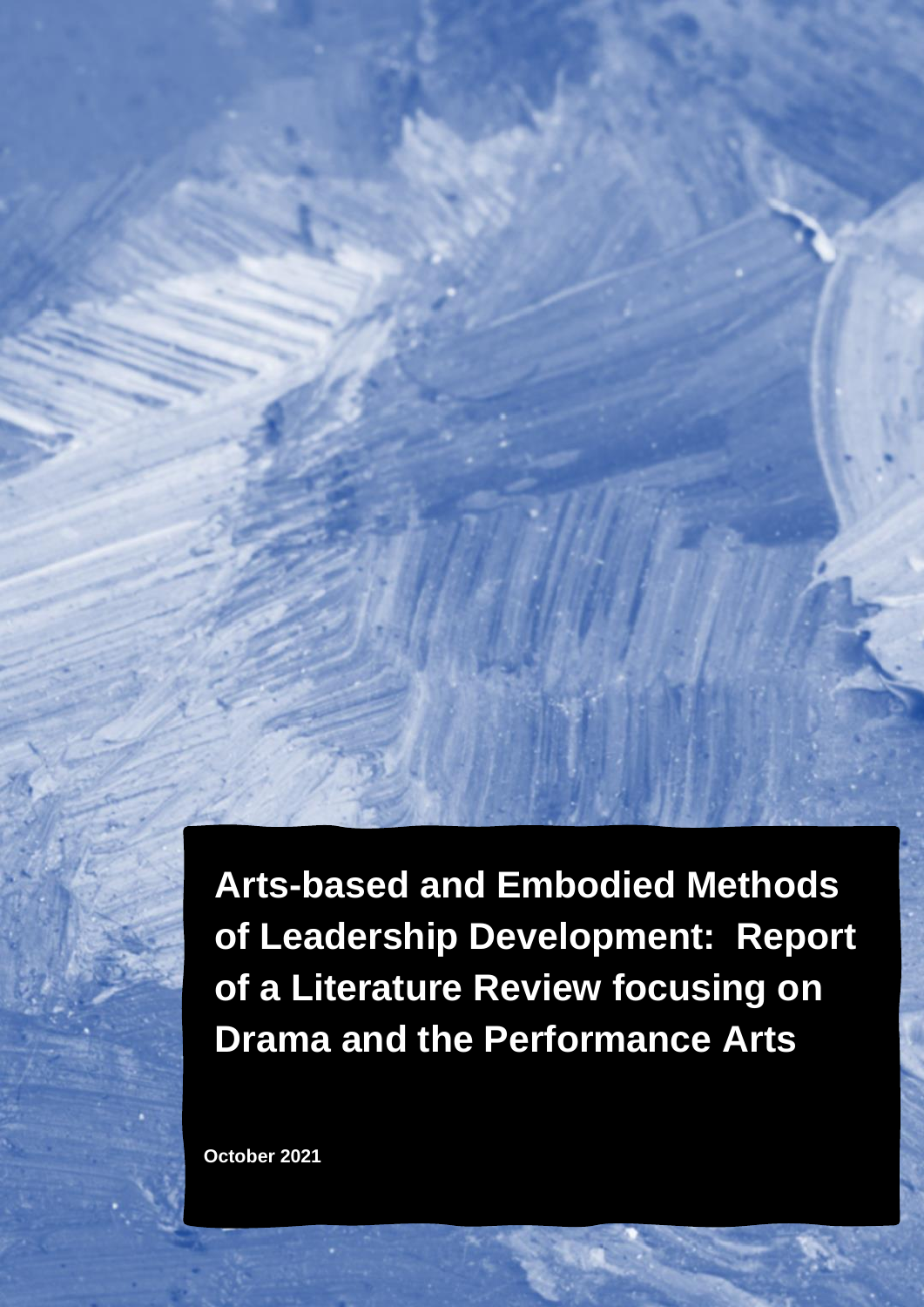



Co-funded by the Erasmus+ Programme of the European Union

This report is one of the outcomes of the ENABLES (European Arts-Based Development of Distributed Leadership and Innovation in Schools) project which aims to strengthen collaborative leadership of innovation in schools by developing and disseminating innovative methods of artsbased and embodied collaborative leadership development. It runs from November 2019 to October 2021 (24 months). The project is supported by a grant from the Erasmus+ Programme of the European Union (Project Reference Number 2019-1-UK01-KA201-061963). The University of Hertfordshire co-ordinates the project.

The project partners comprise:

- University of Hertfordshire (UK) (co-ordinating institution)
- University of Jyväskylä (Finland)
- Institute of Lifelong Learning and Culture «VITAE» (Latvia)
- University of Innsbruck (Austria)
- Alexandru Ioan Cuza University, Iași (Romania).

Further information on the project is available on this web page: <https://www.herts.ac.uk/cel/enables-arts-based-and-embodied-leadership-development>

#### **Suggested citation:**

Ozols, R., Oganisjana, K., Paidere, I., Urtāne, R., Loce, L., Šteina, A. and Vitola, I. 2021. Artsbased and Embodied Methods of Leadership Development: Report of a Literature Review focusing on Drama and the Performance Arts. Institute of Lifelong Learning and Culture «VITAE», Latvia.

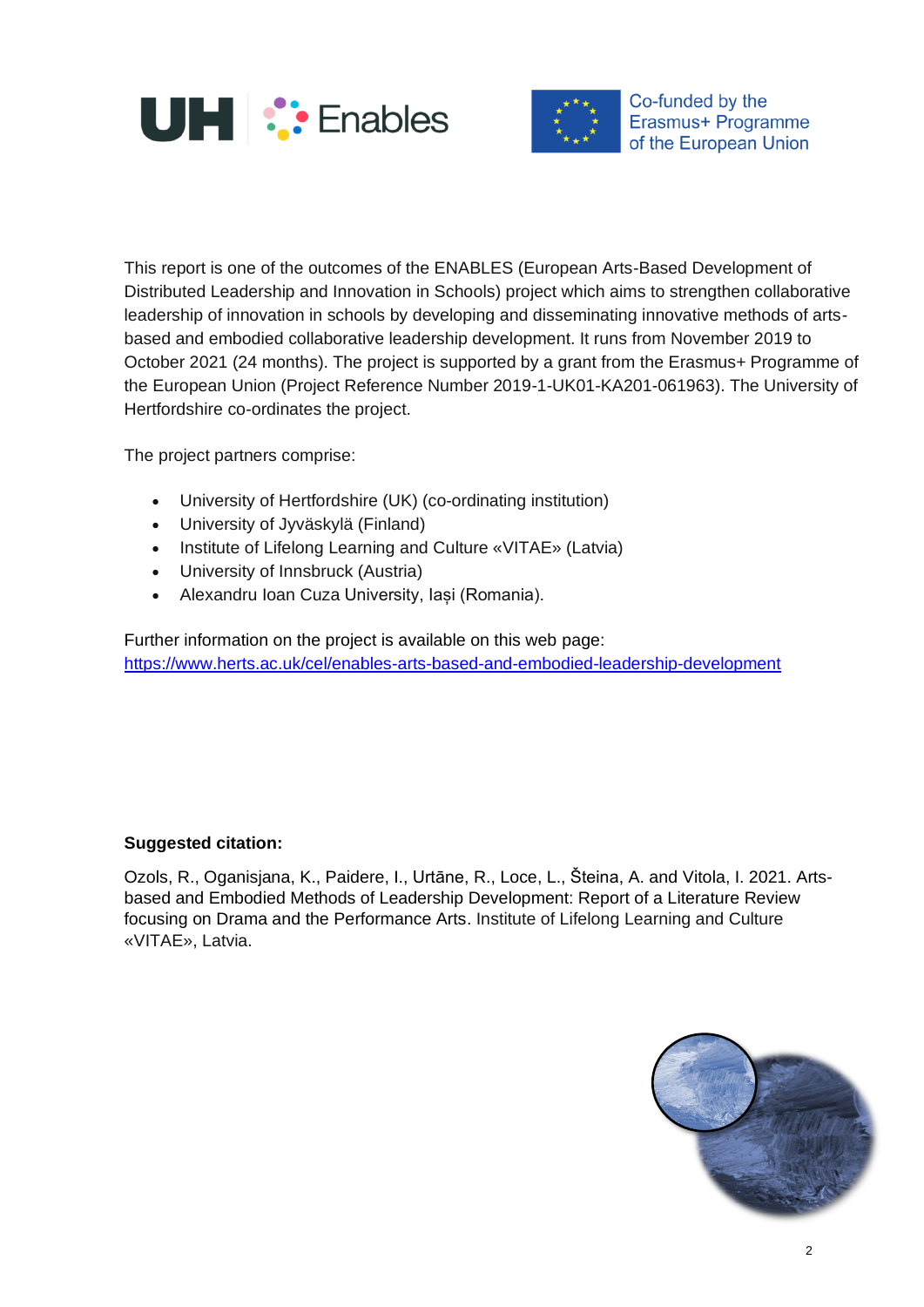# **Abstract**

This document is an outcome of the Latvian team of the ENABLES project under the output No 2 (knowledge platform) which reflects the major results of the literature review. The main conclusions are the following: a) distributed leadership is a process in which the role of a leader is shared with others. It is not a widely used concept and approach for work with students, but is mainly observed in the way a school principal or a leader shares his responsibilities with the staff; b) development of students' leadership and also distributed leadership can be increased using drama and performance arts, as clearly evidenced in the literature; c) arts-based and embodied learning practices/methods for leadership development offer undiscovered potential for research that might have serious implications for students' personality and skills development, community development and the way schools act and organize the teaching and learning process.

Key words: leadership, distributed leadership, arts-based and embodied learning methods for leadership development, drama method and performance arts for leadership development

#### **Kopsavilkums**

Literatūras analīzes kopsavilkums un galvenie secinājumi ir ERASMUS+ finansētā projekta ENABLES Latvijas projekta komandas darba rezultāts (sasniedzamais rezultāts Nr. 2 – zināšanu platforma), kas atspoguļo veikto literatūras un avotu analīzi. Galvenie iegūtie secinājumi atklāj, ka: a) dalītā līderība (*distributed leadership*) ir process, kurā līdera loma un ar to saistītā atbildība tiek dalīta ar citiem (koncepts un pieeja netiek bieži apskatīts, domājot par darbu ar izglītojamiem, bet literatūrā un avotos tiek analizēts kopsakarībā ar izglītības iestādes vadītāja vai līdera gatavību dalīt atbildību ar personālu); b) izglītojamo līderību un dalīto līderību ir iespējams attīstīt, izmantojot drāmu un skatuves mākslas, un tam ir plašs pierādījumu kopums literatūrā un avotos; c) mākslas un kultūras izpausmes veidu *(arts-based*) un domāšanas, ķermeņa, emociju un rīcības apzinātības mācību metožu (*embodied learning practices/methods*) izmantošanai līderības un dalītās līderības attīstīšanā ir plašas līdz šim neizmantotas iespējas pētniecībā, kam varētu būt nozīmīga ietekme uz izglītojamo personības un prasmju attīstīšanu, kopienas potenciāla attīstību un veidu, kā tiek organizēta izglītības iestāžu darbība un tiek organizēts mācīšanas un mācīšanās process.

Atslēgas vārdi: līderība, izkliedētā līderība, mākslas un kultūras izpausmju veidu (*arts-based*) un domāšanas, ķermeņa, emociju un rīcības apzinātības mācību metožu (*embodied learning practices/methods*) izmantošana līderības attīstīšanai, drāmas un skatuves mākslas veidu izmantošana līderības attīstībai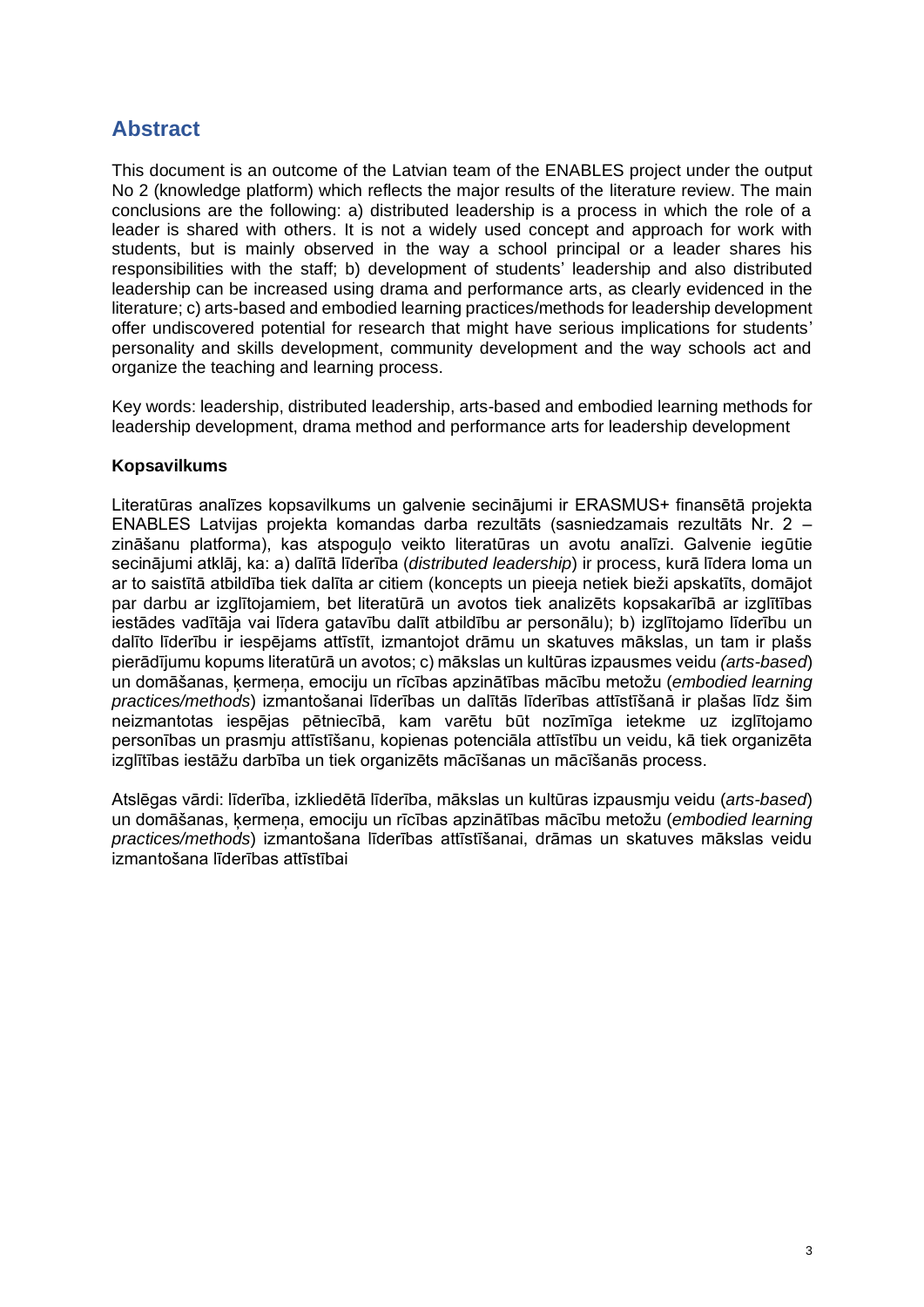# **Summary and general conclusions of the literature review**

#### **General information**

- 1. The report has been prepared within the framework of the ERASMUS+ financed project ENABLES (European Arts-Based Development of Distributed Leadership and Innovation in Schools).
- 2. The present literature review is the result of the work undertaken by the Institute of Lifelong Learning and Culture "Vitae" (Latvia) and is the output No 2 within the ENABLES project.
- 3. The literature review has been prepared by the Latvian team of the ENABLES: R.Ozols, K.Oganisjana, I.Paidere, R.Urtāne, L.Loce, A.Šteina and I.Vitola.
- 4. The complete literature review consists of the four parts and seven different documents:

1. Summary and the general conclusions of the literature report – the present document.

2. Table of the Literature Review (see Annex 1).

3. Synopsis of the books: a) "Imperfect Leadership" by Steve Munby (see Annex 2); b) "Leadership in Easy Steps" by Jon Poole (see Annex 3); c) "Coherence" by Michael Fullan and Joanne Quinn (see Annex 4); d) "10 Mindframes for Visible Learning" by John Hattie and Claus Zierer (see Annex 5); e) "Professional Capital. Transforming Teaching" by Andy Hargreaves and Michael Fullan (see Annex 6).

4. Table the other literature sources reviewed by the team, but not included in the present report.

- 5. This summary encompasses four short subsections: a) method of the literature selection, b) the definition of the concept of leadership; c) the concept of distributed leadership, d) the implications of drama on the development of students' personality using arts-based and embodied learning practices/methods for leadership development.
- 6. Each paragraph is numbered for the practical reason of easy reference to ideas expressed in one or another paragraph.

#### **Literature selection methods**

7. The initial purpose of the review team was to focus on the four main research questions:

7.1. What is distributed leadership?

7.2. How can we promote the development of distributed leadership in students?

7.3. What is the impact of drama and performance arts on the development of students' personality and skills?

7.4. How can the method of drama and other performance arts promote distributed leadership?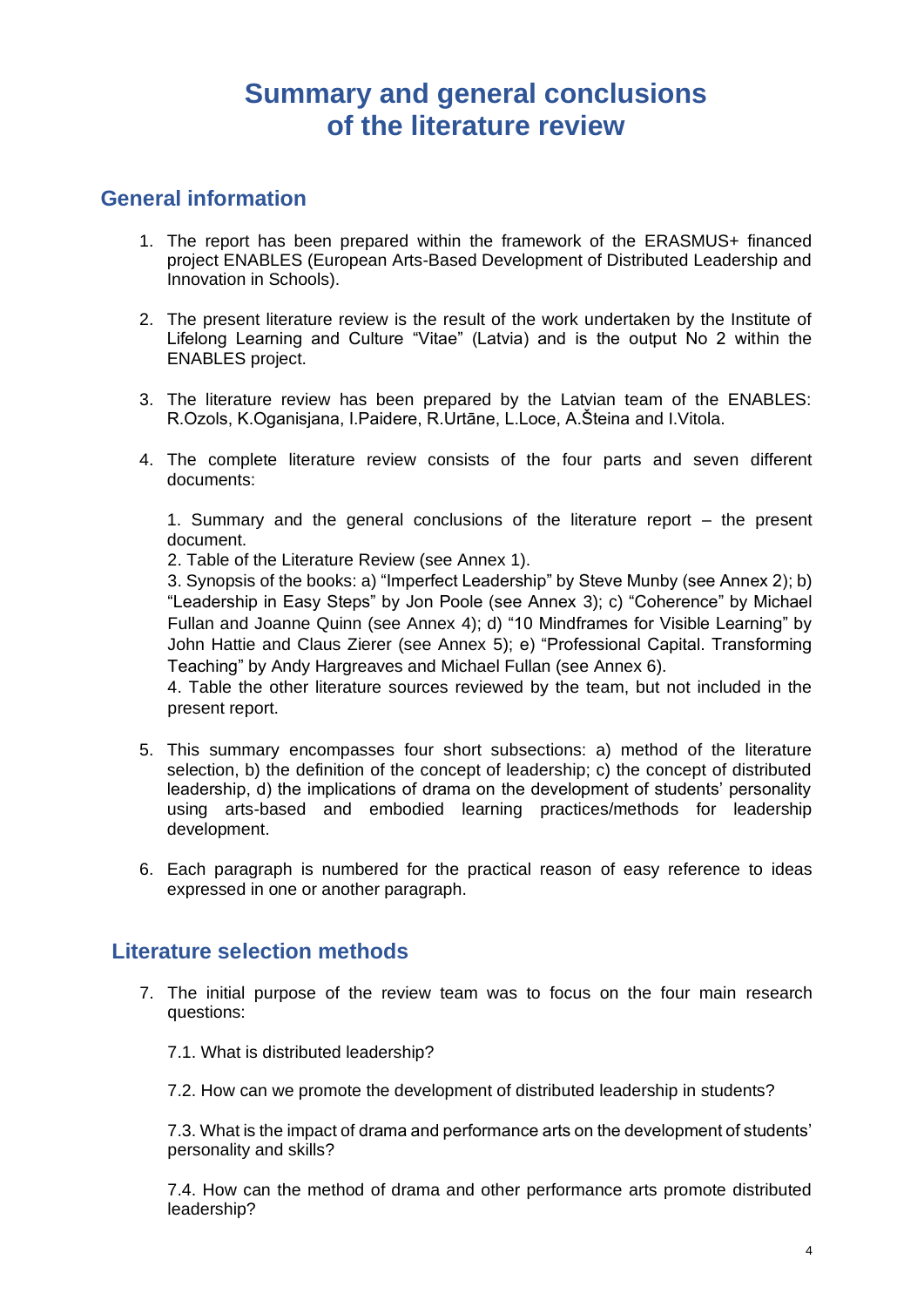8. The search strategy was based on three kinds of sources:

a) literature appropriate for answering the research questions which was selected using one or more key words – leadership, distributed leadership, arts-based and embodied learning practices/methods for leadership development, drama method and performance arts for leadership development – and is available in the Google Scholar, EBSCO Host or Science Direct data basis;

b) books published during the last 10 years that cover the problem fields related to the research questions and are currently widely used by the educational society in Latvia admitting them as valuable sources of pedagogical knowledge;

c) any other literature on the concepts, approaches and terminology necessary to complete the present literature review.

- 9. As a result, 47 research articles were identified as being most relevant for being used in the literature review. The analysis of 18 of them was included in the Table of the Literature Review (see Annex 1).
- 10. Analogically, 13 books published during the last 10 years and widely used by the educational society in Latvia were chosen for the literature review. Out of them five most relevant books were selected by the team for the present in-depth review (see paragraph four, point three). Each of the books was thoroughly reviewed and the synopsis for each book is prepared separately (see Annexes 2, 3, 4, 5, 6).
- 11. The additional literature search (mentioned in the paragraph eight and subparagraph c)) was undertaken when the review team completed the first part of the literature review and realized that there was a need to complement the definition of the concepts of leadership and distributed leadership also taking into account the experience and comprehension of the matter of these categories by leadership practitioners.
- 12. There were 37 sources (29 from the search undertaken via Google Scholar, EBSCO Host and Science Direct search and eight books) that were not included in this final literature review but are still available for the project team to be used in the stage of the empirical part of the research.

## **The concept of leadership**

13. The concept of leadership was investigated using the following sources:

| <b>No</b>      | <b>Source</b>                                                                               |
|----------------|---------------------------------------------------------------------------------------------|
| 1.             | Fullan, M. & Quinn, J. (2016). Coherence. Sage Publications Ltd.                            |
| $\mathbf{2}$ . | Hargreaves, A., & Fullan, M. (2012). Professional Capital: Transforming Teaching in         |
|                | Every School. Teachers College Press.                                                       |
| 3.             | Harris, A. (2008). Distributed Leadership: What We Know? Journal of Educational             |
|                | Administration, 46(2), 172-188.                                                             |
| 4.             | Harris, A. (2014). Distributed Leadership Matters: Perspectives, Practicalities, and        |
|                | Potential. Thousand Oaks, CA: Corwin.                                                       |
| 5.             | Hattie, J., & Zierer, K. (2018). 10 Mindframes for Visible Learning. Routledge.             |
| 6.             | Lahtero, T. J., Lång, N., & Alava, J. (2017). Distributed leadership in practice in Finnish |
|                | schools. School Leadership & Management, 37(3), 217-233.                                    |
| 7.             | Munby, S. (2019). Imperfect Leadership. Crown House Publishing.                             |
| 8.             | Newman, M. A., Guy, M. E., & Mastracci, S. H. (2009). Beyond Cognition: Affective           |
|                | Leadership and Emotional Labor. Public Administration Review, 69(1), 6-20.                  |
| 9.             | Poole, J. (2011). Leadership in Easy Steps. In Easy Steps Limited.                          |
| 10.            | Spillane, J. P. (2005). Distributed Leadership. The Educational Forum, 69, 143-150.         |
|                |                                                                                             |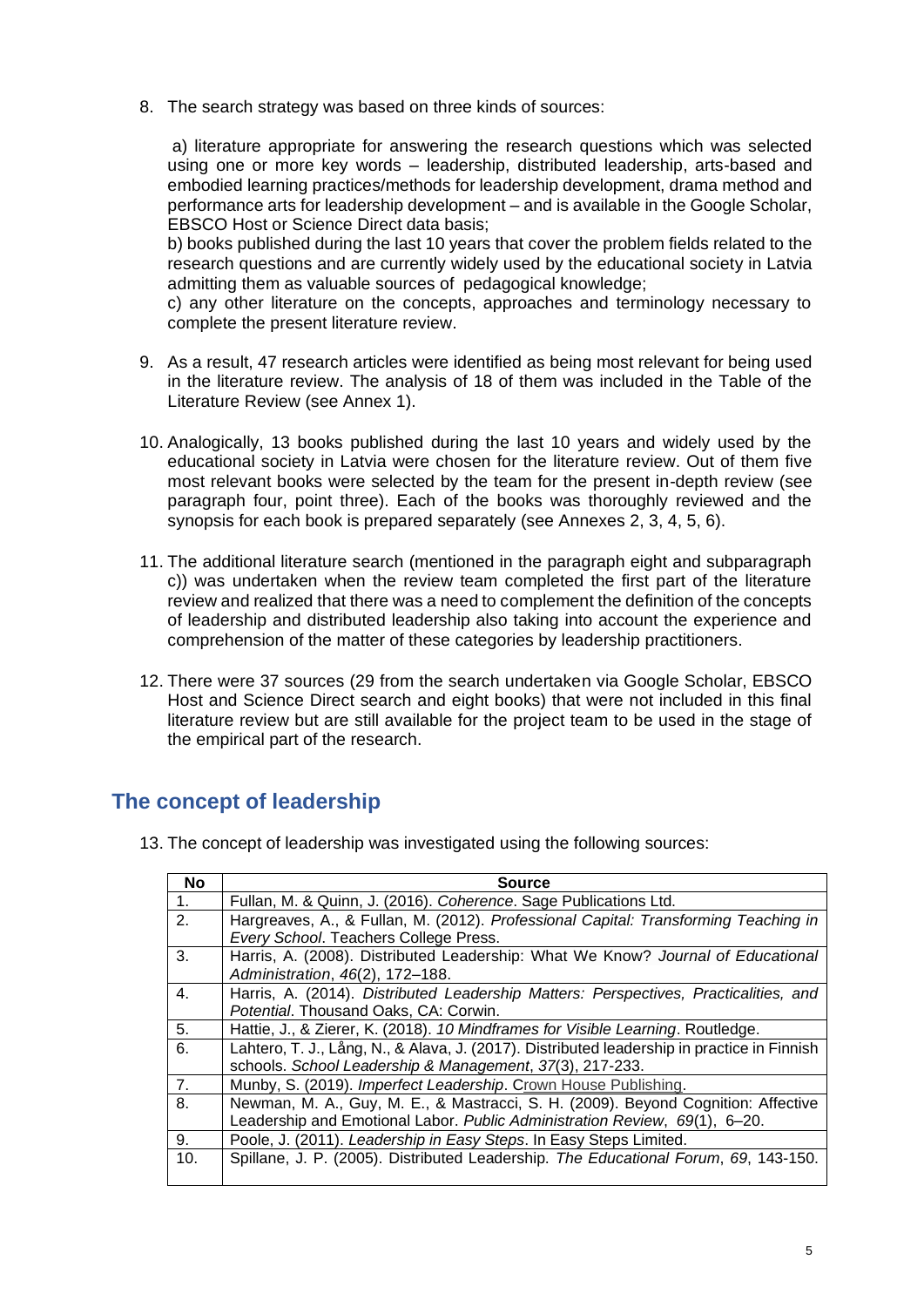- 14. The concept and understanding of distributed leadership has a direct connection with a concept of leadership. In most of the reviewed research articles distributed leadership is analysed based on the understanding of what leadership is and how and in which conditions leadership transforms into distributed leadership and how the role of a leader changes in this process (Spillane, 2005; Harris, 2008; Harris, 2014; Lahtero et al., 2017).
- 15. The review team finalised its work summarizing that the concept of leadership is defined in the following three ways:
	- 1. Leadership is a process in which part of the society or certain individuals officially or informally recognize another individual's right to lead others based on legislative, ownership rights and/or on moral authority, which demands the use of a set of skills or actions from the leader (Poole, 2011; Fullan & Quinn, 2016; Munby, 2019).
	- 2. Leadership is the personal growth process which is based on an individual's purpose to acquire a set of skills to change his own life, beliefs, principles, actions to succeed (Meredtith et al., 2009; Poole, 2011; Hargreaves & Fullan, 2014; Fullan & Quinn, 2016; Hattie & Zierer, 2018; Munby, 2019).
	- 3. The third approach to the interpretation of the concept of leadership is based on the combination of the two above mentioned understandings of leadership, that is, leadership is a process in which an individual who has a moral purpose to improve the society: a) in the course of the personal growth acquires a set of skills; b) subsequently undertakes a legal position or gains moral authority in the society; and c) gradually implements transformations necessary for the shift of the paradigm in the society based on his/her personal beliefs, principles, actions etc. (Harris, 2014; Hargreaves & Fullan, 2014; Fullan & Quinn, 2016; Munby, 2019).

## **The concept of distributed leadership**

16. The concept of distributed leadership was investigated using the following sources and focusing on two research questions - what is distributed leadership and how can we promote the development of distributed leadership in students?

| <b>No</b>      | <b>Source</b>                                                                                                                                        |
|----------------|------------------------------------------------------------------------------------------------------------------------------------------------------|
| 1.             | Fullan, M. & Quinn, J. (2016). Coherence. Sage Publications Ltd.                                                                                     |
| 2.             | Harris, A. (2008). Distributed Leadership: What We Know? Journal of Educational                                                                      |
|                | Administration 46(2), 172-188                                                                                                                        |
| 3.             | Harris, A. (2014). Distributed Leadership Matters: Perspectives, Practicalities, and                                                                 |
|                | Potential. Thousand Oaks, CA: Corwin.                                                                                                                |
| 4.             | Hattie, J., & Zierer, K. (2018). 10 Mindframes for Visible Learning. Routledge.                                                                      |
| 5.             | Lahtero, T. J., Lang, N., & Alava, J. (2017). Distributed Leadership in Practice in                                                                  |
|                | Finnish Schools. School Leadership & Management, 37(3), 217-233.                                                                                     |
| 6.             | Munby, S. (2019). Imperfect Leadership. Crown House Publishing.                                                                                      |
| 7 <sub>1</sub> | Spillane, J. P. (2005). Distributed Leadership. The Educational Forum, 69, 143-150.                                                                  |
| 8.             | Woods, P.A. (2020). Democratic Leadership. In R.Papa (Ed.), [Oxford] <i>Encyclopaedia</i><br>of Educational Administration. Oxford University Press. |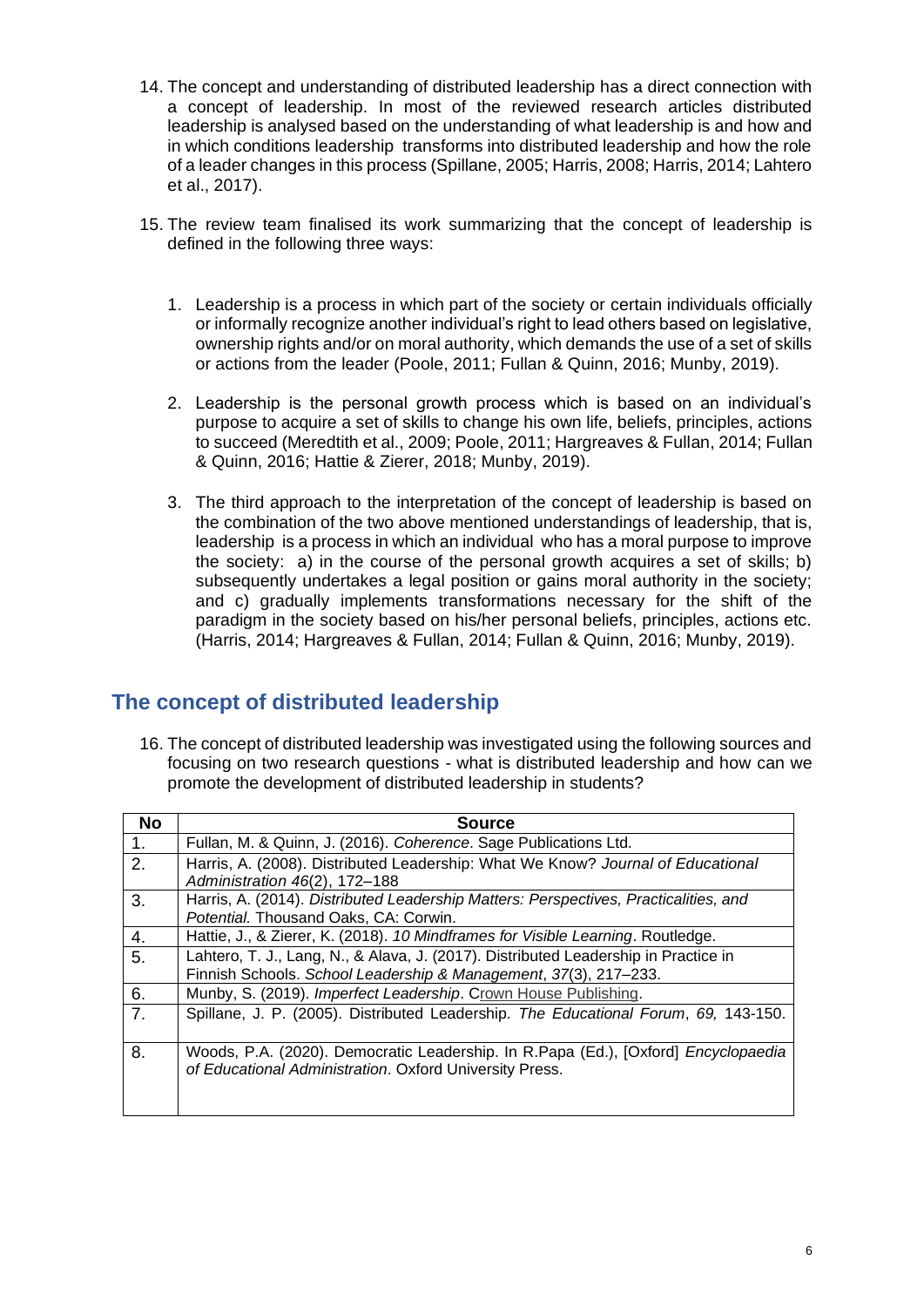- 17. In response to the first research question, the following characteristic dimensions of the concept of distributed leadership were found through the literature analysis (Spillane, 2005; Harris, 2008; Harris, 2014; Lahtero et al., 2017; Woods, 2020):
	- a. shared authority a formal leader is ready to share his authority, especially in decision making and building the strategic vision of the institution;
	- b. collaboration and cooperation shared authority requires working collaboratively, especially in cases when a new value creation is necessary;
	- c. collaborative leadership and distributed leadership are used as synonyms;
	- d. mutual trust a leader and followers should have mutual trust in order to raise initiative and readiness to share responsibility in the institution;
	- e. democracy as a value most commonly a leader and followers share their values and beliefs if distributed leadership exists in the institution; in case of distributed leadership, democracy is seen as one of the community values and sense of belonging characterises the institutions or the society which promotes distributed leadership.
- 18. Based on the analysis of the sources (Spillane, 2005; Harris, 2008; Harris, 2014; Lahtero et al., 2017; Munby, 2019; Woods, 2020) and the characteristic dimensions of the concept of distributed leadership the project team defined distributed leadership as follows:

*Distributed leadership is a process of sharing legal ownership or moral authority among individuals in the society or in the institution, collaborating and creating new joint values for the sake of community development and is an essential fundamental for living and acting in the democratic society.*

- 19. Related to the second research question, sources offer little research on the promotion of distributed leadership in students, except recognition of the effect of voluntary projects and class rules and their impact on the fulfilment of distributed leadership among students (Haris, 2008; Lahtero et al., 2017). In general students are rather seen as recipients than active participants engaged in the process of distributed leadership.
- 20. In order to assess the ability to develop distributed leadership among students, the project team analysed sources which focus also on the effectiveness of learning (Hargreaves & Fullan, 2014; Fullan & Quinn, 2016; Hattie & Zierer, 2018). However, these sources identify more the role of a school principal or a teacher in achieving learning outcomes than possible role, initiative, and leadership of students in sharing responsibility -for their learning.

## **Arts based and embodied learning practices/methods for leadership development using performance arts and drama**

21. The notion of arts-based and embodied learning practices/methods for leadership development using performance arts and drama was investigated using the following sources and focusing on two research questions – "What is the impact of drama and performance arts on the development of students' personality and skills?" and "How can the method of drama and other performance arts promote distributed leadership?"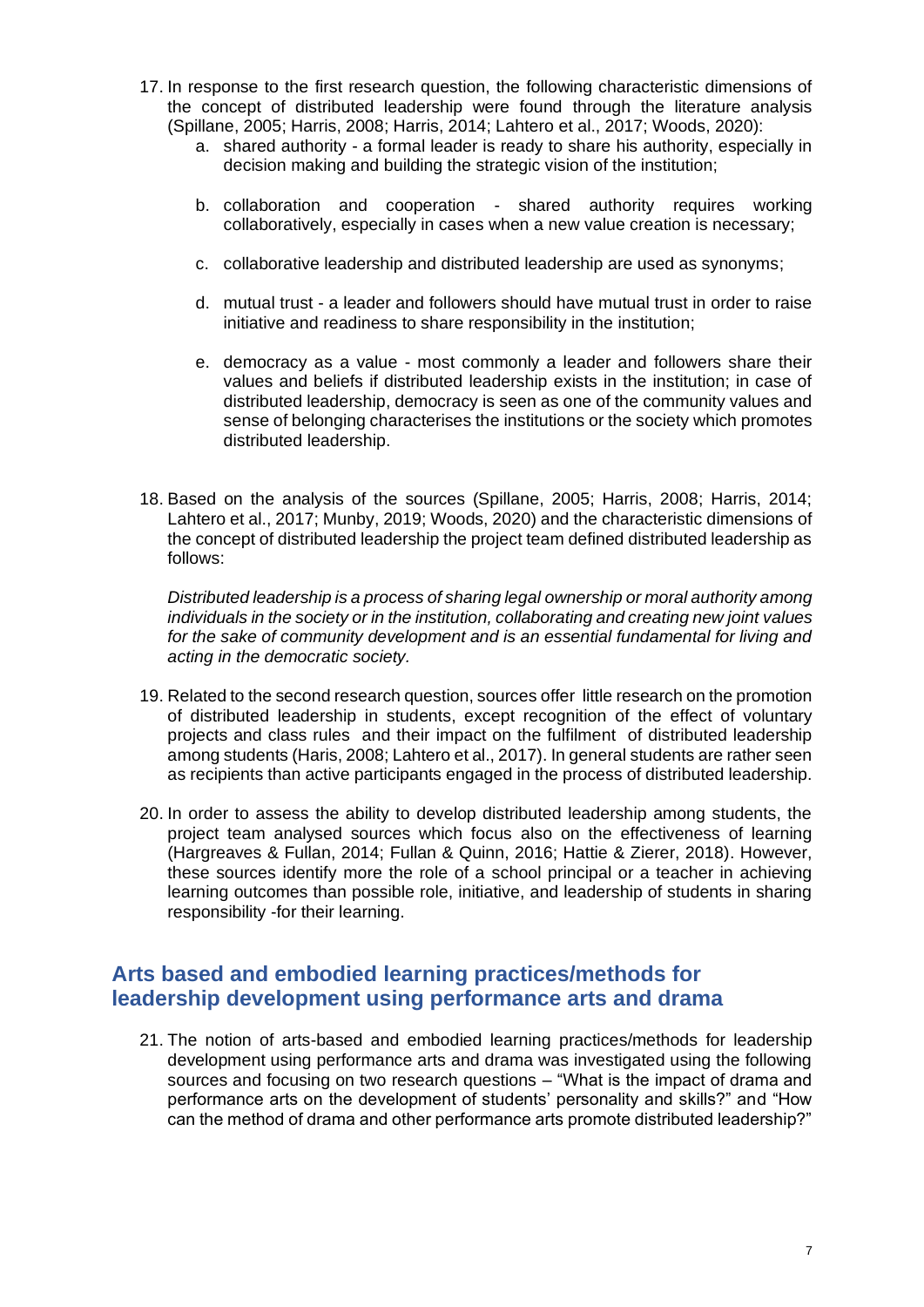| <b>No</b> | <b>Source</b>                                                                                                                                                                                          |
|-----------|--------------------------------------------------------------------------------------------------------------------------------------------------------------------------------------------------------|
| 1.        | Baldwin, P. (2019). Working in Role: Teachers and Children. Yaratici Drama<br>Dergisi, 14(2), 321-326.                                                                                                 |
| 2.        | Bilal, H. S. (2019). Drama in Education with Reference to Shakespeare's Selected<br>Plays. International Journal of Language Academy, 7(2), 271-278.                                                   |
| 3.        | Blackmore, J. (2011). Lost in Translation? Emotional Intelligence, Affective Economies,<br>Leadership and Organizational Change. Journal of Educational Administration and<br>History, 43(3), 207-225. |
| 4.        | Ersoy, E., & Türker Biber, B. (2019). Fractions Teaching for 6th Graders through<br>Creative Drama Method. Sakarya University Journal of Education, 9(2), 243-260.                                     |
| 5.        | Heyward, P. (2010). Emotional Engagement through Drama: Strategies to Assist<br>Learning through Role-Play. International Journal of Teaching and Learning in Higher<br>Education, 22(2), 197-204.     |
| 6.        | Kalidas, C.S. (2014). Drama: A tool for learning. Procedia-Social and Behavioral<br>Sciences, 123, pp. 444-449.                                                                                        |
| 7.        | Lahtero, T. J.; Lang, N.; Alava, J. (2017). Distributed Leadership in Practice in Finnish<br>Schools. School Leadership & Management, 37(3), 217-233.                                                  |
| 8.        | McNaughton, M. (2010). Educational drama in education for sustainable development:<br>ecopedagogy in action. Pedagogy, Culture & Society, 18(3), 289-308.                                              |
| 9.        | Newman, M. A., Guy, M. E., & Mastracci, S. H. (2009). Beyond Cognition: Affective<br>Leadership and Emotional Labor. Public Administration Review, 69(1), 6-20.                                        |
| 10.       | Odangiu, F. (2014). On the Actor's Speech. Studia Universitatis Babes-Bolyai,<br>Dramatica, 59(2), 17-26.                                                                                              |
| 11.       | Odangiu, F. (2017). The Actor in the Storytelling School. Studia Universitatis Babes-<br>Bolyai, Dramatica, 62(1), 23-34.                                                                              |
| 12.       | Papaioannou, T., & Kondoyianni, A. (2019). Promoting the Acceptance of the 'other'<br>through Drama in Education. Yaratici Drama Dergisi, 14(2), 309-320.                                              |
| 13.       | Ursa, I. (2017). Implementing Devised Theatre with Teenagers: Methodology and<br>Design. Studia Universitatis Babes-Bolyai, Dramatica, 62(1), 35-44.                                                   |
| 14.       | Ursa, I. (2013). In Search of a Didactic Method for the Study of the Actor's Art by<br>Teenagers. Studia Universitatis Babes-Bolyai, Dramatica, 58(1), 125-134.                                        |
| 15.       | Winters, K.-L., & Code, M. (2017). Imperfect / I'm Perfect: Bodies/Embodiment in Post-<br>Secondary and Elementary Settings. Pedagogies: An International Journal, 12(1), 108-<br>129.                 |

- 22. According to the literature analysis, drama and performance arts as teaching and learning methods are widely used in education. The following conclusions were made related to the impact of drama and performance arts on the development of students' personality, leadership and other skills:
	- a. drama promotes cognitive and affective learning among the most often mentioned benefits are - increased subject knowledge, aesthetic knowledge, creativity, change in attitudes especially recognising cultural and behavioural diversity;
	- b. drama and performance arts develop a set of skills that have direct implications for students' learning, mutual relationships and living in the community – most often mentioned skills are empathy, communication, collaboration, critical thinking, problem solving, decision making, socio-emotional skills, adaptability, responsibility, active listening;
	- c. new experiences of behaving, feeling, thinking and value creation are facilitated – the use of drama and performance arts widen life experiences of students who start thinking more metacognitively;
	- d. drama, role-plays and storytelling are most frequently applied forms of performance arts used in work with students;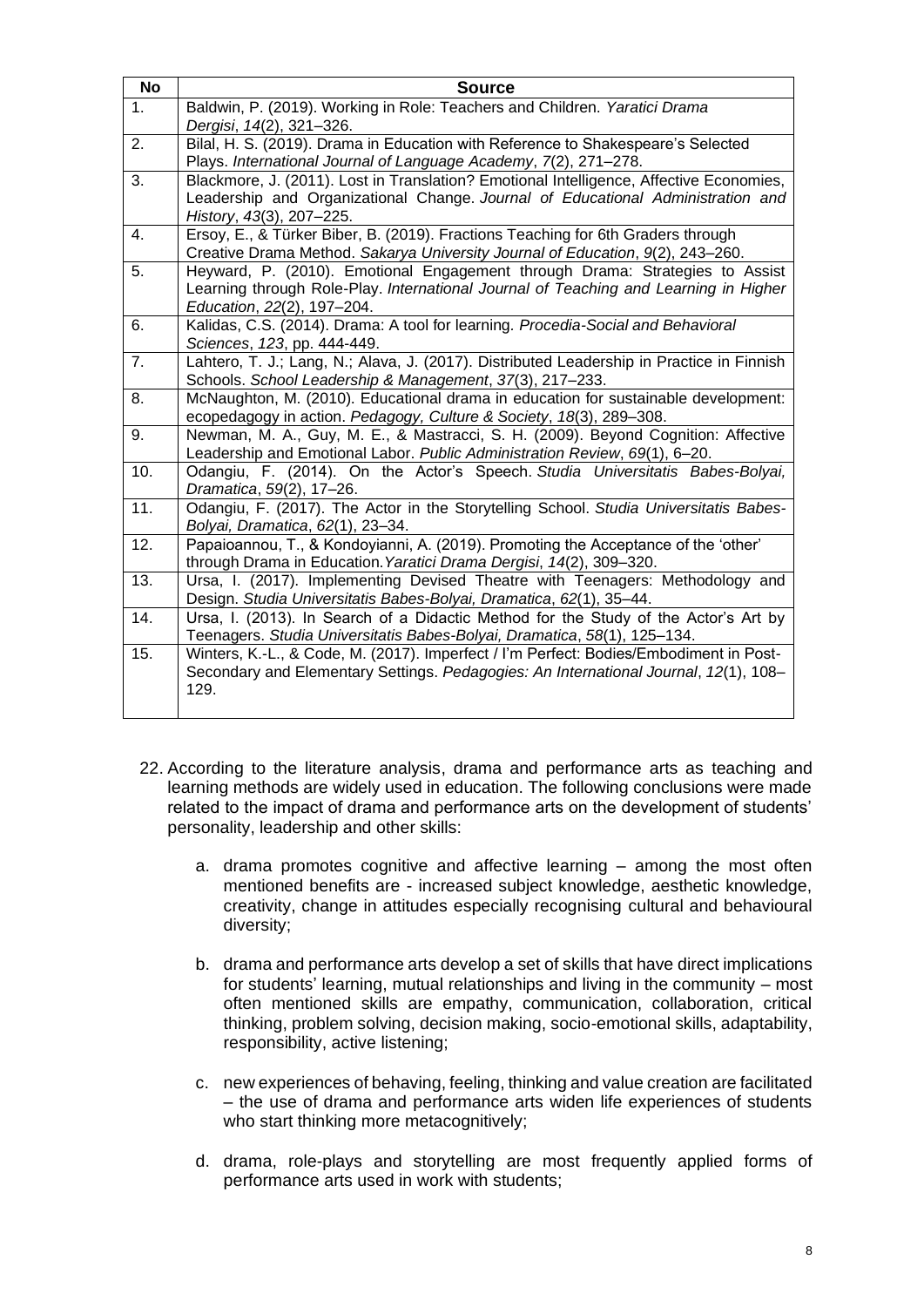- e. the teacher plays a significant role in the use of drama and performance arts. This aspect has implications for the results that can be achieved during workshops or lessons, in particular whether the teacher takes a role of a leader (it doesn't enable students to share leadership) or a role of a participant with the same social status (students are enabled to become leaders and feel empowered). Most often teachers have a responsibility to lead the reflection after the use of drama, as it increases the influence on students' personality, their learning and achieving of learning goals;
- f. teachers can use different approaches during work to raise initiative and leadership of using drama and performance arts by students – sharing responsibilities in the process of setting the scene, planning the work collaboratively or setting the rules and goals by a teacher, either dividing the roles themselves or leaving this responsibility for students.
- 23. "Artful sensing" is one of the terms used in the literature to describe the embodied aspect of the use of drama and performance arts. It is used to describe the influence on the development of students' self-awareness (body, gestures, gazes, facial expressions, emotions, feelings etc.), metacognition in thinking (imagination, language used in communication, acknowledging personal life experiences, feelings etc.) and the ability to understand and act sensibly in social and educational environments, including the ability to discover different thinking and acting perspectives of peers and teachers.
- 24. Based on the literature analysis, the project team has concluded that performance arts and drama contribute to the development of students' personalities and skills substantially and it has a huge potential for developing distributed leadership of students.
- 25. Being aware of the following phase of action research trials in the ENABLES project, the project team defines the process of use of arts-based and embodied learning practices/methods for leadership development through drama and performance arts as follows:

*Arts-based and embodied learning practices/methods for distributed leadership development contribute to an individual's or a group's development process through bringing in new dimensions for thinking, feeling and behaving in real life situations, using different cultural forms and ways of expression in order to obtain a set of skills needed for distributed leadership.*